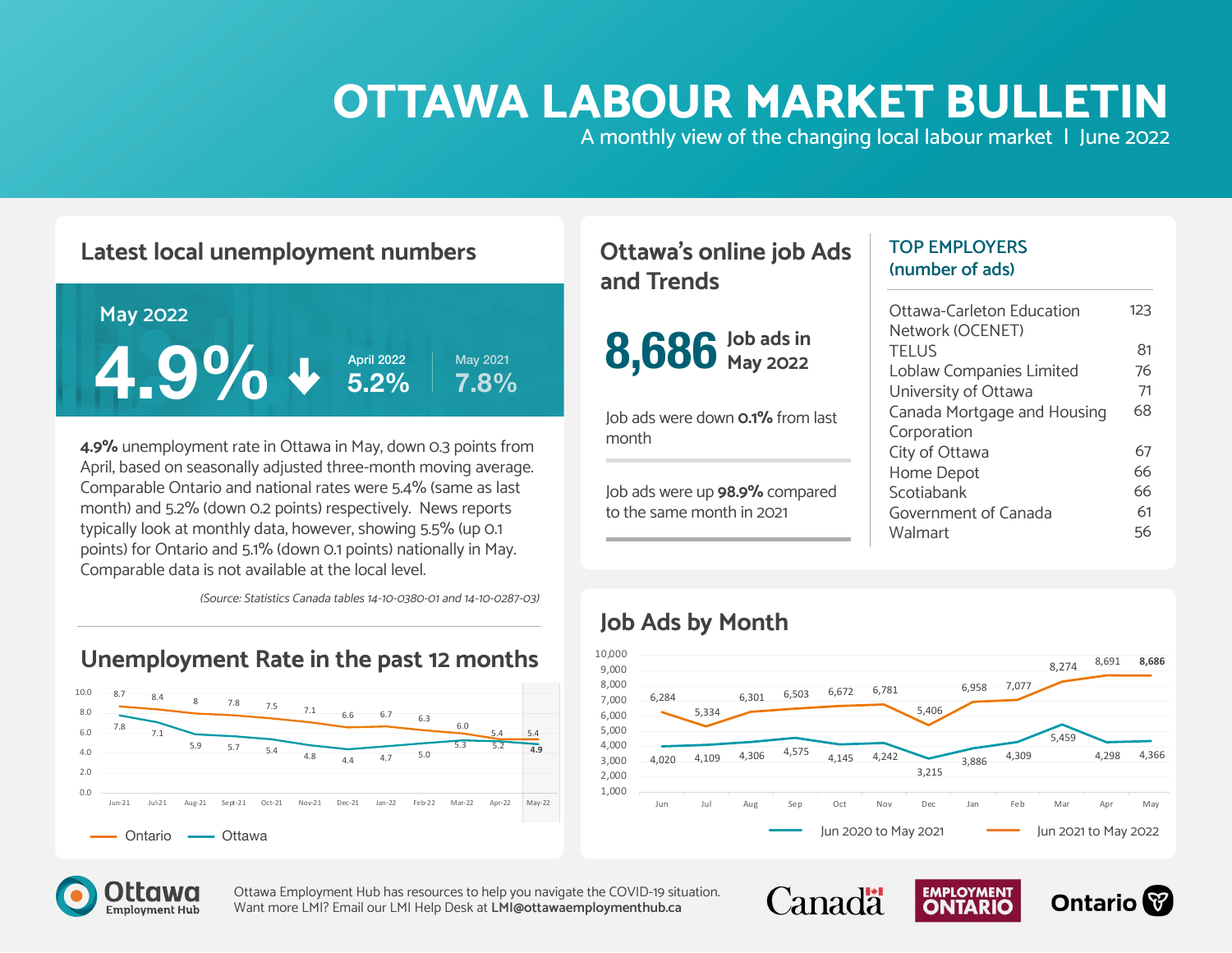### **WHERE THE JOBS ARE (SECTOR VIEW)**

Impact on industry, who's hiring and what's changed

![](_page_1_Figure_2.jpeg)

#### **Impact of COVID-19 on Industry Sectors (Change in number of job ads)**

Close to half of sectors showed **increase** in job ads from April 2022. **Educational Services** showed the most **increase** in job ads with 61 more ads (up 21%).

At industry group level, **Other Local, Municipal and Regional Public Administration** saw the biggest **increase** in job ads. **Management, Scientific and Technical Consulting Services** saw the biggest **decline** in number of job ads..

**47%** of job ads have an identified industry sector and groups (NAICS)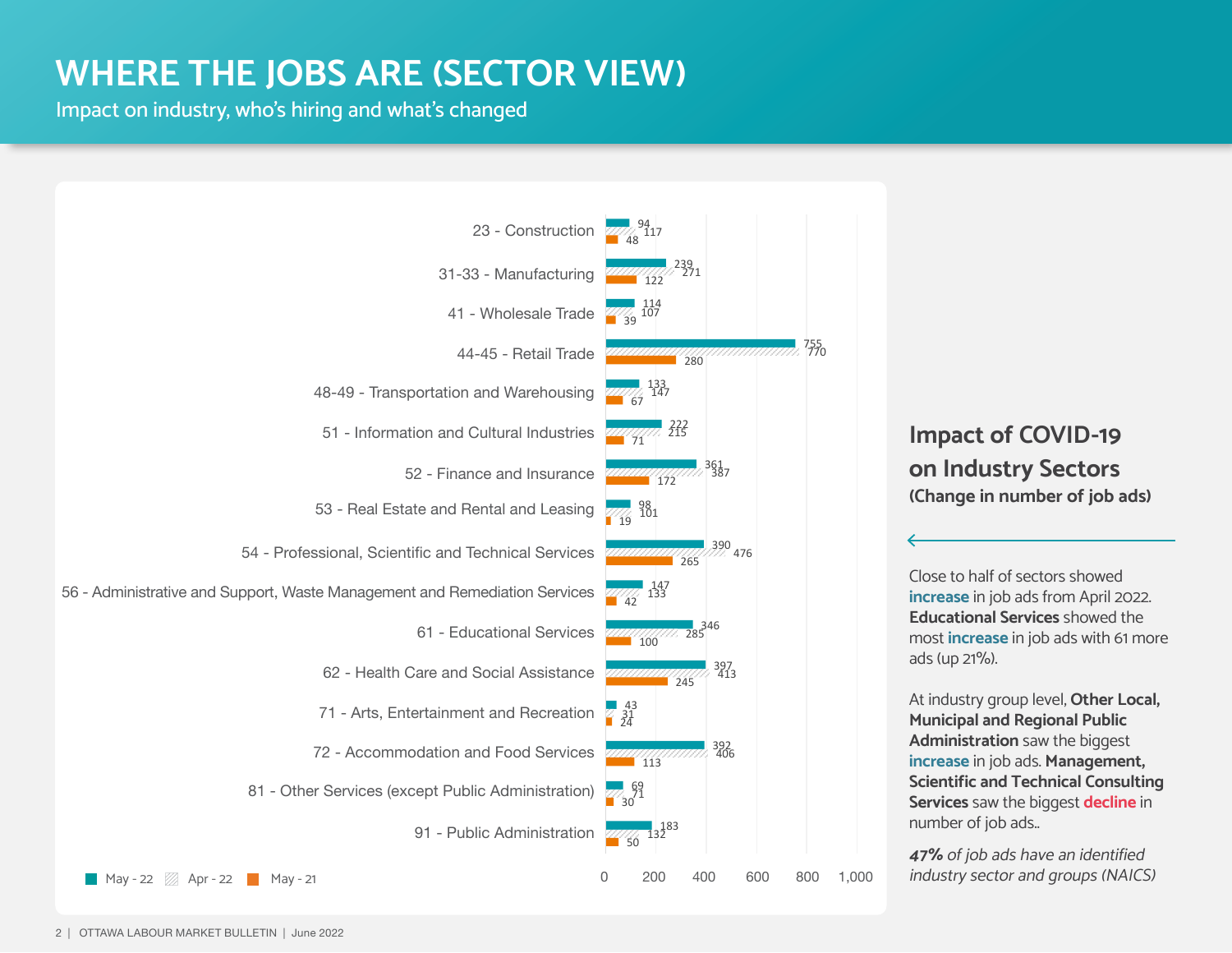# **WHERE THE JOBS ARE (SECTOR VIEW)**

**Job Ads**

Impact on industry, who's hiring and what's changed

#### **TOP Industry Groups (4-digit NAICS)**

| 5221 | Depository Credit<br>Intermediation                                | 168 |
|------|--------------------------------------------------------------------|-----|
| 6221 | <b>General Medical and Surgical</b><br><b>Hospitals</b>            | 155 |
| 4441 | <b>Building Material and Supplies</b><br><b>Dealers</b>            | 133 |
| 5415 | Computer Systems Design<br>and Related Services                    | 128 |
| 4451 | <b>Grocery Stores</b>                                              | 124 |
| 5179 | <b>Other Telecommunications</b>                                    | 124 |
| 6117 | <b>Educational Support Services</b>                                | 124 |
| 5416 | Management, Scientific and<br><b>Technical Consulting Services</b> | 122 |
| 7211 | <b>Traveller Accommodation</b>                                     | 119 |
| 6233 | Community Care Facilities for<br>the Elderly                       | 117 |
|      |                                                                    |     |

|      | Most growth in number of job ads                                      | 2022<br>May | From<br>Apr 2022 | From<br><b>May 2021</b> |
|------|-----------------------------------------------------------------------|-------------|------------------|-------------------------|
| 9139 | Other Local, Municipal and Regional Public<br>Administration          | 68          | 37               | 19                      |
| 4461 | <b>Health and Personal Care Stores</b>                                | 83          | 29               | 59                      |
| 7223 | <b>Special Food Services</b>                                          | 67          | 29               | 67                      |
| 6117 | <b>Educational Support Services</b>                                   | 124         | 27               | 124                     |
| 5242 | Agencies, Brokerages and Other Insurance<br><b>Related Activities</b> | 111         | 26               | 102                     |

#### **Most decline in number of job ads**

| 5416 | Management, Scientific and Technical<br><b>Consulting Services</b> | 122 | -89   | 27 |
|------|--------------------------------------------------------------------|-----|-------|----|
| 4441 | <b>Building Material and Supplies Dealers</b>                      | 133 | -53   | 94 |
| 7225 | Full-service restaurants and limited-service<br>eating places      | 97  | $-48$ | 51 |
| 5221 | Depository Credit Intermediation                                   | 168 | -39   | 82 |
| 6233 | Community Care Facilities for the Elderly                          | 117 | $-28$ | 66 |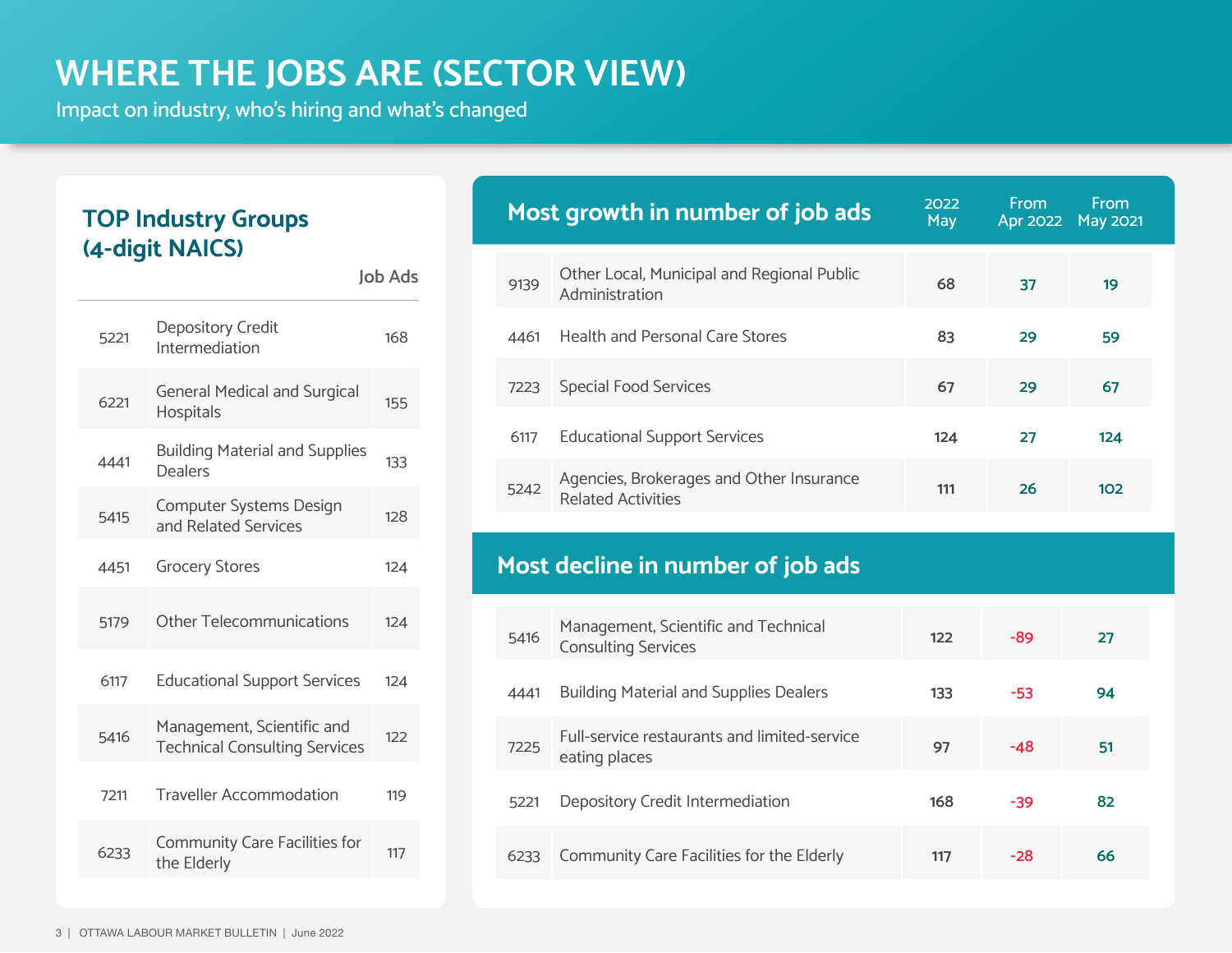# **WHAT THE JOBS ARE (OCCUPATION VIEW)**

Impact on jobs, what's in demand and what's changed

![](_page_3_Figure_2.jpeg)

#### **Impact of COVID-19 on Industry Sectors (Change in number of job ads)**

**Half** occupations (at 1-digit NOC level) showed **increase** in job ads from April 2022. **Occupations in education, law and social, community and government services** had the most **increase** in job ads from April with 127 more ads (up 36%).

For occupations (at 4-digit NOC level), **Early childhood educators and assistants increased** most from last month, while **Retail salespersons** saw a **decrease** in terms of job ads.

**83%** of job ads have an identified occupation (NOC)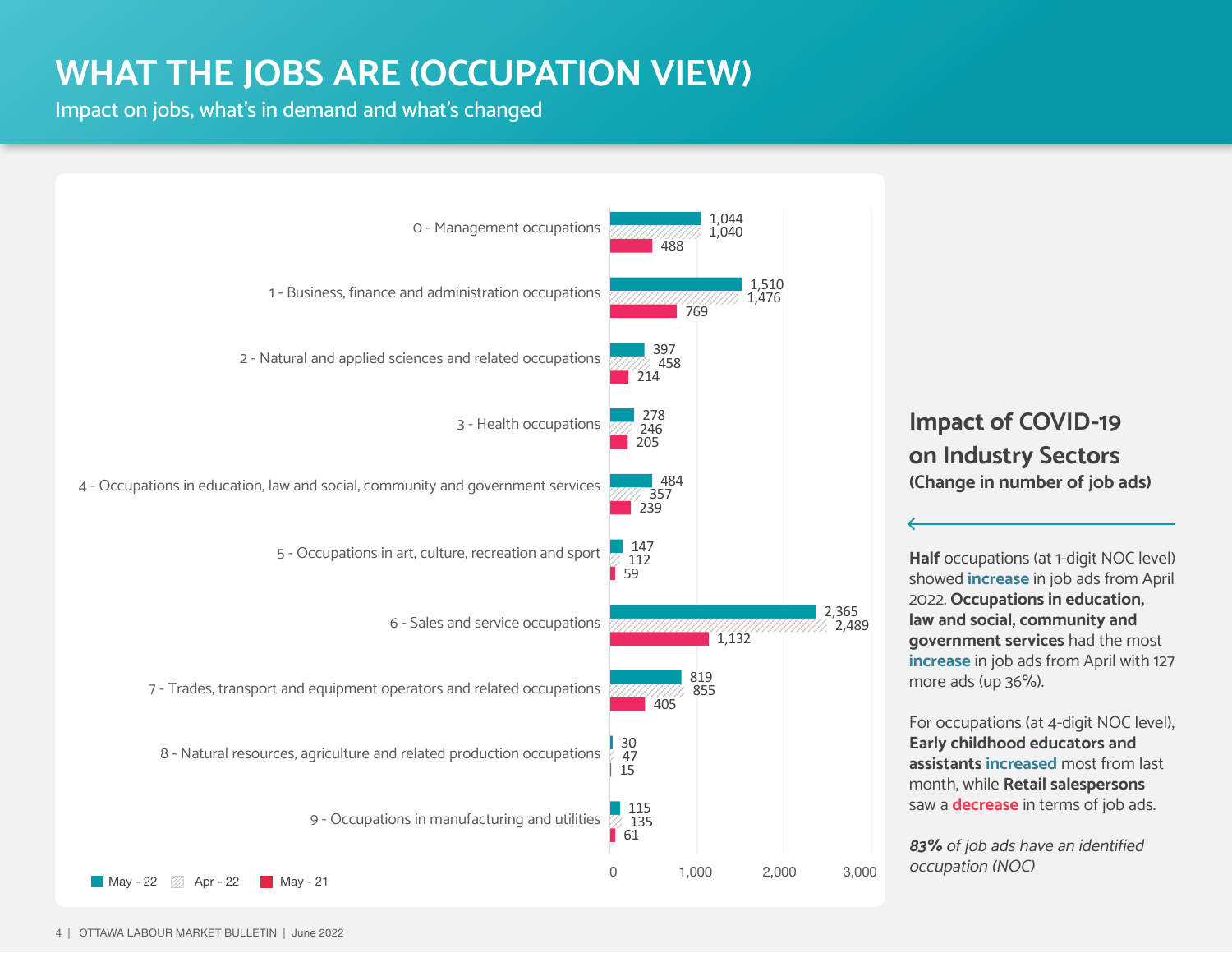# **WHAT THE JOBS ARE (OCCUPATION VIEW)**

**Job Ads**

Impact on jobs, what's in demand and what's changed

#### **TOP 10 Occupations (4-digit NOC)**

| 6421 | Retail salespersons                                                            | 299 |
|------|--------------------------------------------------------------------------------|-----|
| 6552 | Other customer and<br>information services<br>representatives                  | 214 |
| 0621 | Retail and wholesale trade<br>managers                                         | 200 |
| 1241 | Administrative assistants                                                      | 191 |
| 6322 | Cooks                                                                          | 166 |
| 1221 | Administrative officers                                                        | 145 |
| 7452 | Material handlers                                                              | 139 |
| 6711 | Food counter attendants.<br>kitchen helpers and related<br>support occupations | 131 |
| 4412 | Home support workers,<br>housekeepers and related<br>occupations               | 128 |
| 7514 | Delivery and courier service<br>drivers                                        | 122 |
|      |                                                                                |     |

|      | Most growth in number of job ads         | 2022<br>May | <b>From</b><br><b>Apr 2022</b> | From<br><b>May 2021</b> |
|------|------------------------------------------|-------------|--------------------------------|-------------------------|
| 4214 | Early childhood educators and assistants | 58          | 28                             | 34                      |
| 0621 | Retail and wholesale trade managers      | 200         | 23                             | 137                     |
| 1241 | Administrative assistants                | 191         | 23                             | 102                     |
| 5121 | Authors and writers                      | 25          | 23                             | 8                       |
| 4212 | Social and community service workers     | 55          | 22                             | 31                      |

### **Most decline in number of job ads**

| 6421 | Retail salespersons                                         | 299 | $-36$ | 166 |
|------|-------------------------------------------------------------|-----|-------|-----|
| 6235 | Financial sales representatives                             | 56  | $-25$ | 7   |
| 6322 | Cooks                                                       | 166 | $-20$ | 84  |
| 6513 | Food and beverage servers                                   | 54  | $-20$ | 29  |
| 6541 | Security guards and related security service<br>occupations | 46  | $-20$ | 15  |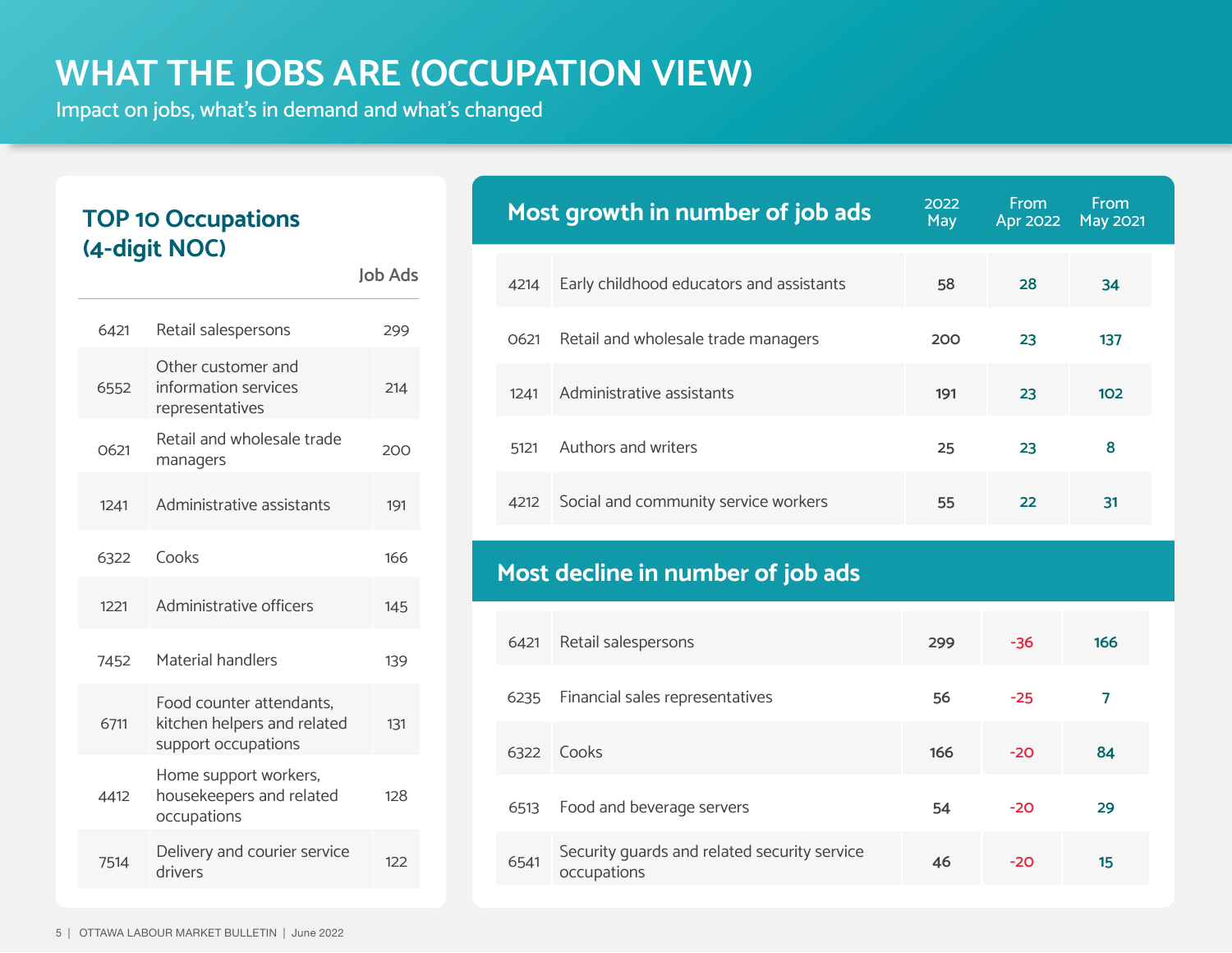### **OTHER INSIGHTS & INTELLIGENCE**

Impact on businesses and what is happening

#### **Year-to-Date Change on Employment by Industry**

(Three-month moving average, unadjusted for seasonality, May 2021 - May 2022)

![](_page_5_Figure_4.jpeg)

Geography: Ottawa- Gatineau Census Metropolitan Area, Ontario part